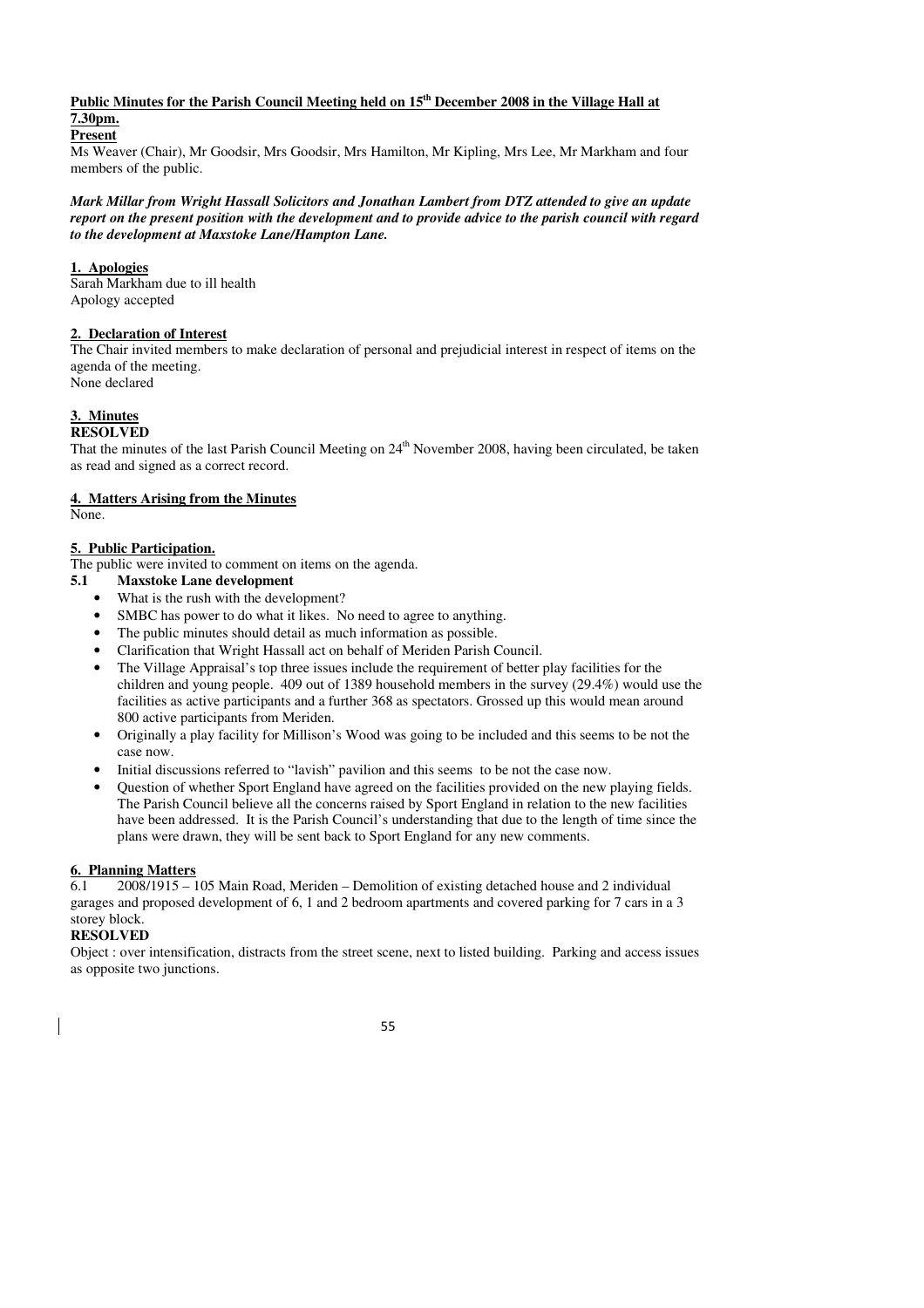#### 6.2 2008/2049 – 57 Strawberry Fields – Single storey side extension.

#### **RESOLVED**

Leave to neighbour notification.

6.3 2008/2062 – Heath Farm, Hampton Lane, Meriden – improvements to the access junction to Heath Farm. Widening to 5.5 metres with introduction of a 9 metre radius. Removal of approx 6 metres of hedgerow.

# **RESOLVED**

Object, in greenbelt, removal of large section of hedgerow and therefore habitat. Extra traffic. Confusion as to the amount of hedgerow being removed. The application form says removal of 12 m of hedge. The design statement says removal of 12m of hedgerow either side.

6.4 2008/2084 – Meriden Sewage Treatment Works, Hampton Lane, Meriden – Reduction of main limb of oak tree by 10% to 20%.

# **RESOLVED**

Leave to the advice of the tree warden.

6.5 2008/2061 – Land at Becks Lane, Meriden – Redevelopment of scrapyard to provide 4 dwellings and alterations to existing access.

At last PC meeting decided clerk was to look up comments to previous application. In 2003 the comments were: Object, over intensification (local density two properties maximum), green belt, traffic increase concerns.

# **RESOLVED**

That the same comments are submitted.

6.6 2008/2125 – Ivy House Farm, Harvest Hill Lane, Meriden – Removal of existing steel portal buildings and conversion of traditional brick buildings into a two bedroom and a three bedroom residential dwelling.

# **RESOLVED**

Object, greenbelt, loss of outbuildings, extra traffic.

6.7 2008/2157 – Highbury House, Berkswell Road, Meriden – First floor bedroom with en suite over the existing indoor swimming pool with first floor corridor access. Amendment to approval No 2007/1096. **RESOLVED** 

Leave to neighbour notification. Query the capability of the sewage system.

# **7. Correspondence and Communication**

#### **7.1 Manpads – Change of telephone number**

They have had problems with their mobile number and have changed to a land line. The new number is 0121 712 6151. All those registered on the Community Engagement Register have been notified.

# **7.2 Meriden Festival Committee – 2009 Celebrations**

Next meeting will be held on Friday 23<sup>rd</sup> January 2009 at 7.30pm in the Methodist Church Hall. Mr Goodsir will attend.

# **7.3 West Midlands Police – crime notices: vehicle crime and burglaries**

# **Vehicle Crime.**

Email advising that there are continuing issues around Solihull Area with vehicles being targeted by offenders, where vehicle owners have left property on display ie sat navs, laptops, golf clubs and mobile phones.

# **Burglaries**

Email advising that historically this is a very busy time of the year for burglaries and this trend is being reflected locally. Reminder for everybody to be vigilant.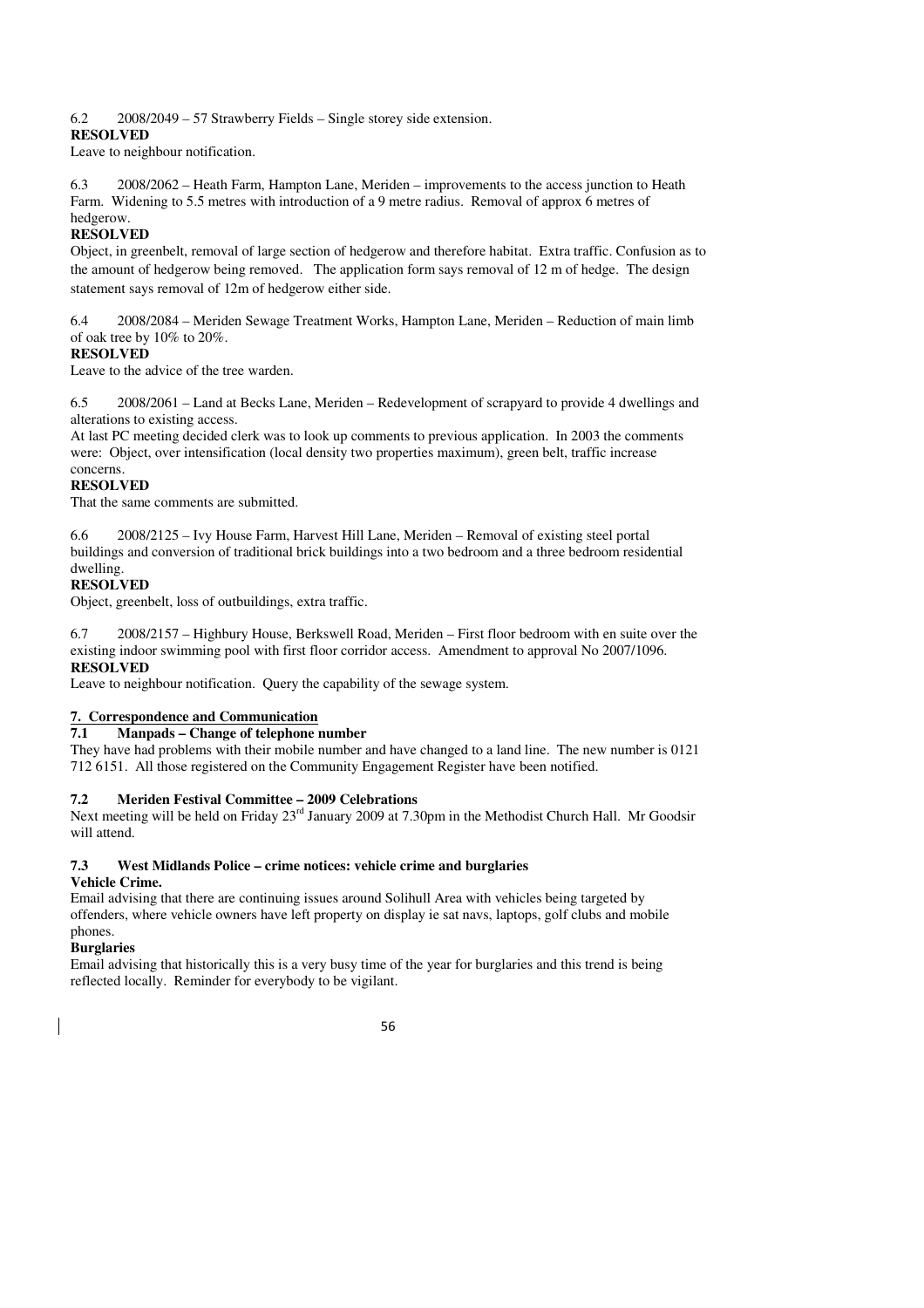Clerk has put the information on the parish notice boards.

#### **7.4 1st Meriden Scouts – Donation Request**

Letter received from 1<sup>st</sup> Meriden Scouts requesting further support. Clerk has requested up to date financial status which has now been received. For consideration at Finance Meeting in January.

#### **7.5 SMBC – "Challenges and Choices" : Solihull Development Framework Core Strategy Issues and Options Consultation**.

This consultation is an important stage in producing Solihull's Core Strategy which will set out how and where Solihull will develop in the future. "Challenges and Choices" document available at www.solihull.gov.uk/LDF. Copies are also available for inspection at the Council Offices and Libraries

around the borough. Reponses preferably on the response form welcomed by no later than 30<sup>th</sup> January. **AGREED** 

To be put on the agenda for the next meeting.

# **8. Receive Reports**

- **Committee Member for Village Hall Management Committee** Mrs Goodsir. No report.
- **School Governors for Parish Council** Mrs Goodsir No report.
- **Committee Member for War Memorial** Mr Markham No report
- **Pool** Mr Goodsir, Ms Weaver, Mrs Hall. BWB have had a minimal response from the contractors contacted to offer the tender for phase 1 remediation work to the pool. A total of 5 invites were sent and 4 responses were received ranging from £9,900 to £16,750. This is higher than they anticipated however, they think it may be possible to streamline the schedule of prices provided by the successful bidder prior to accepting. One of the options would be to split the works by commissioning a contractor to pump out the pond and relocate the fish and for BWB to undertake a survey of the pond remediation works and provide a report. SMBC think this is a good idea and have asked BWB to proceed and provide a costing for that option.
- **Allotment Representative** Mrs Hall, Mr Goodsir.
- See agenda item 9.4. • **Footpaths / Forum** - Mrs Hamilton Drains spilling over and need cleaning, homes are flooding. One side of Meriden Hill has been cut but the other hasn't.
- **Meriden Sands Working Group** Mr Kipling, Mr Markham No report.
- **Conservation Committee** Ms Weaver. Ms Weaver attended the meeting on  $8<sup>th</sup>$  December. Application 2008/1915 was objected to. It wil go back to planning for a decision.
- **Local Strategic Partnership** Ms Weaver, Mrs Hall No report.
- **Police Rural Assembly** Mr Markham. No report.
- **Solihull Area Committee** Ms Weaver, Mr Kipling No report.
- **Tree Wardens** Mrs Markham No report.
- **Village Appraisal** Mrs Lee, Ms Weaver, Mrs Goodsir. See next agenda item.

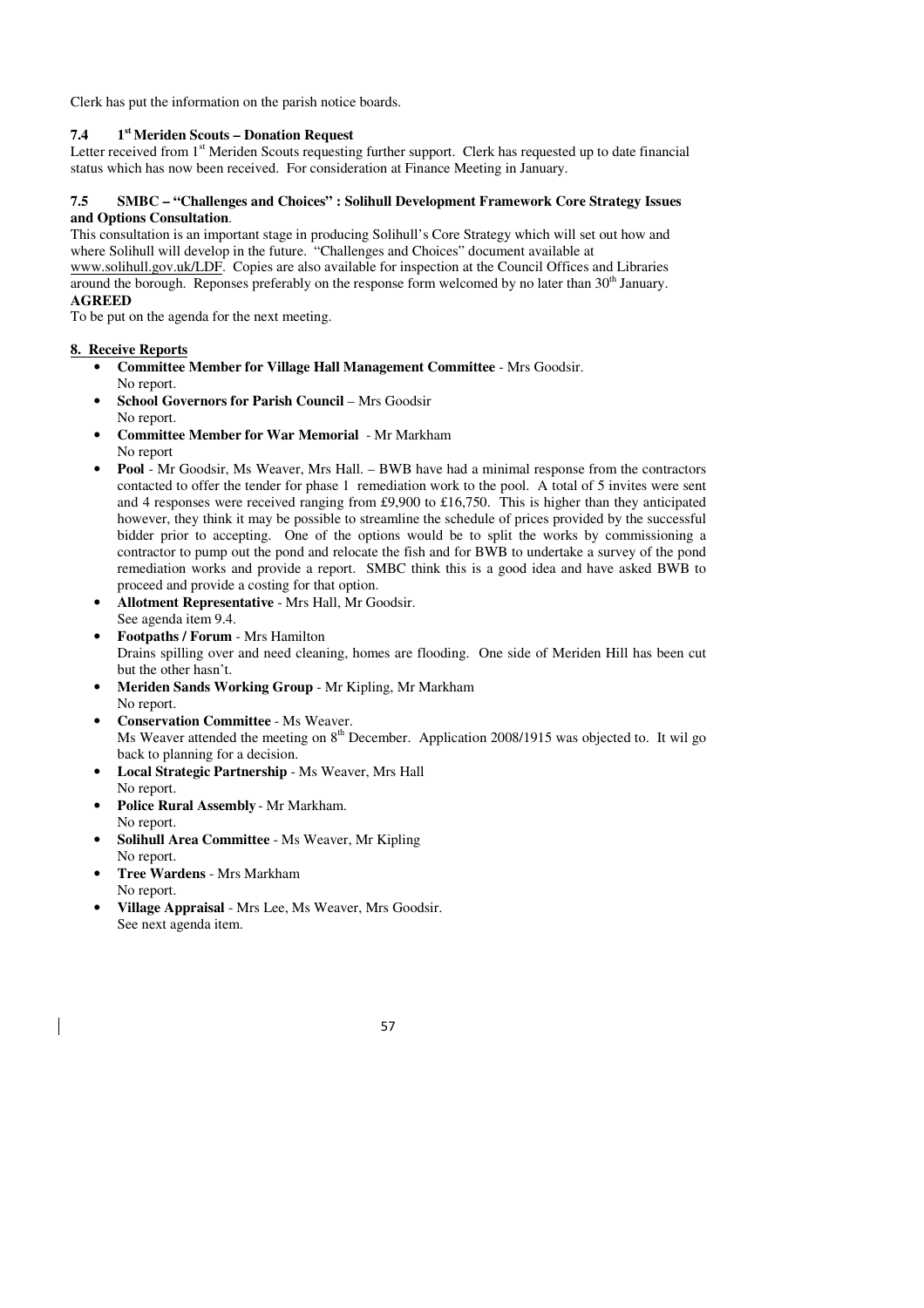# **9. Village Matters**

# **9.2 Village Appraisal Update**

Report given by Chair of Steering Group who was present at the meeting. The Appraisal Report has now been printed and is being distributed to the parish and all those who we want to read it outside the Parish. There will be a presentation to all stakeholders in the public and voluntary sector on  $26<sup>th</sup>$  January by Mr Roxburgh and Ms Weaver. It will be held at the Council House and will be hosted by the Mayor. Parish Plan 1<sup>st</sup> draft should be available by April/May 2009 for further consultation within the Parish.

#### **9.3 Solihull MBC – Application for a modification order to add a public footpath Birmingham Road to Maxstoke Lane, Meriden**

The further evidence forms have been sent to Solihull MBC. Awaiting their response.

# **9.4 Allotments**

The project was rescheduled for  $1<sup>st</sup>$  December and was a success. The skips and port a loo were kindly provided by Solihull MBC and approximately 10 probation workers attended free of charge. The Mayor, David Bell also came along briefly to thank all those involved.

#### **AGREED**

Thank you letters to be sent to SMBC, the probation service and David Bell.

The skips were not big enough to take all the rubbish. The rubbish pile was sorted out so that only wood was left. A resident will be collecting some of it to use as fire wood.

#### **RESOLVED**

That there can be a one off bonfire to clear the final pile. Adjacent residents to be notified of the date and time.

(One member of the public left at this point)

#### **9.6 Community Speed Watch**

Flyer asking for volunteers to be distributed with the appraisal report shortly. Thank you to Mel and Paul for organising this and to the volunteers. Deferred to next meeting.

#### **9.7 Alcohol Free Zone**

Clerk has contacted SMBC for costings. Unfortunately person dealing with this is on holiday until the new year.

Deferred to next meeting.

# **9.8 Project Playbuilder – Millison's Wood**

Awaiting further information from SMBC. Deferred to next meeting.

#### **9.9 Public conveniences**

Deferred to next meeting.

#### **9.10 Contacts Tender 2009/2010**

5 tender offers have been received. Clerk has responded thanking them for their offer advising that a decision will be made at the Finance Meeting on  $14<sup>th</sup>$  January. Deferred to next meeting.

#### **9.11 Report on Burial Grounds – any comments?**

Deferred to next meeting.

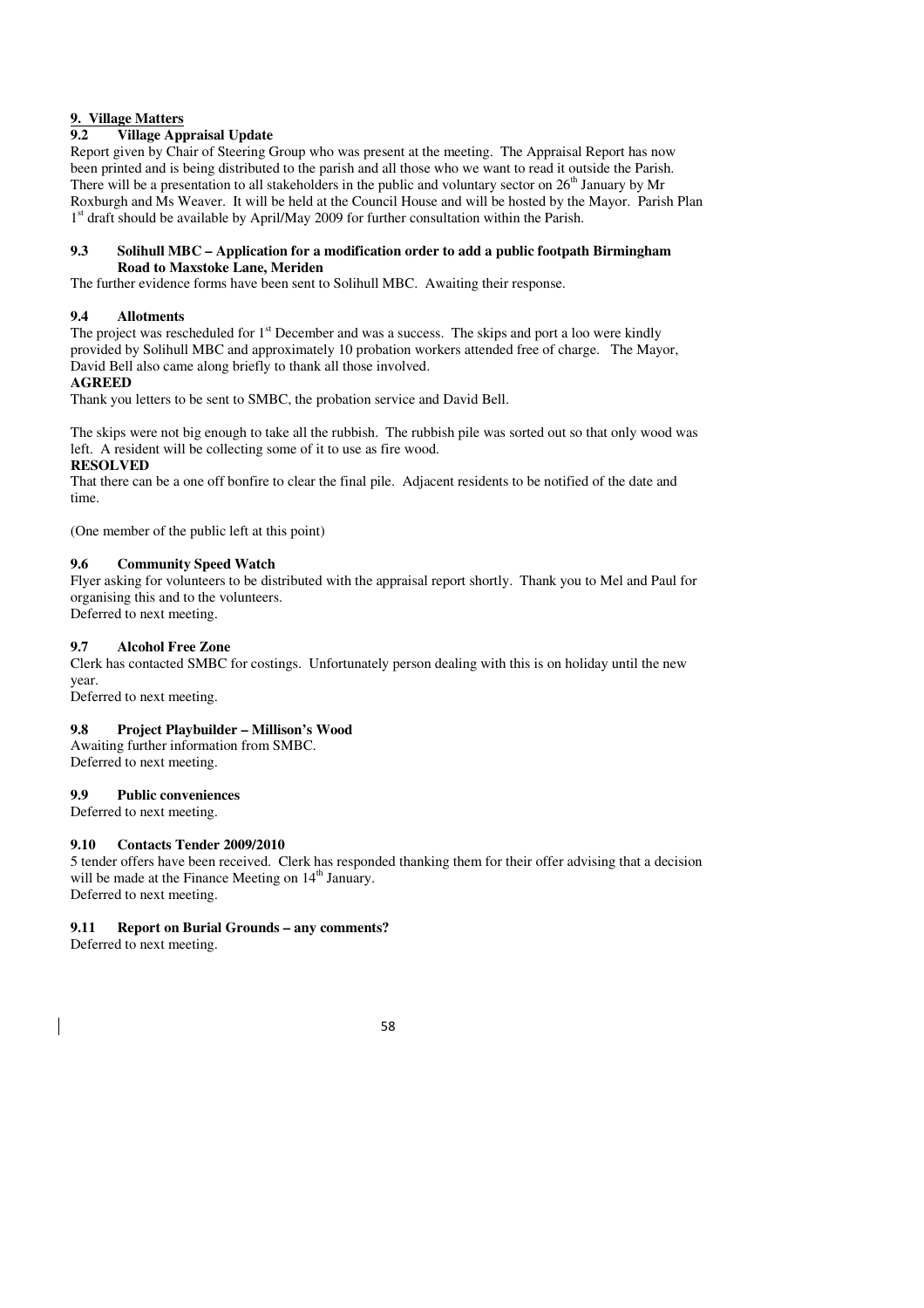#### **9.12 Maxstoke Lane Development**

#### **This part of the meeting started at 8.40pm.**

The Chair advised that this part of the meeting will be closed. The Parish Council will be getting up to date advice from the Parish Council's Land agent DTZ and Solicitors Wright Hassall. Our solicitor and land agent have insisted that discussions take place with them in private due to the commercially sensitive information within their advice.

Once these discussions have been had, the Parish Council will ensure that they are made public as soon as is practicable.

#### **RESOLVED** *(proposed by Mr Kipling)*

That in view of the confidential nature of the business about to be transacted it is advisable in the public interest that the press and public be temporarily excluded and they are instructed to withdraw.

The Chair welcomed Jonathan Lambert from DTZ who is advising on the selection of the preferred developer and the valuation and commercial issues and Mark Millar from Wright Hassall Solicitors who is advising on the legal issues arising in connection with the transaction and the original Option Agreement and the Development Agreements dated 1999.

The Chair continued to say that we as Parish Councillors are representing residents within the Parish. Our views may differ and asked that we continue to respect and hear others' opinions. In fairness to Jonathan and Mark we must respect their positions as advisory. Councillors were reminded that they are not here to rehearse the historical rights and wrongs of the 1999 Agreements.

The Chair stated that the Appraisal results are published where the needs of the Parish are identified that the demand for decent facilities for all ages is strong. 409 out of 1389 household members in the survey (29.4%) would use the facilities as active participants and a further 368 as spectators. Grossed up this would mean around 800 active participants from Meriden.

Jonathan Lambert clarified that his report is commercially sensitive as Solihull MBC and the developer have not yet signed a Development Agreement. The Heads of Terms will form the basis of the Development Agreement which is hoped to be exchanged later in December.

Mr Lambert went through his report in detail answering questions from Councillors throughout the discussion which went on for some time. He concluded with the recommendation that Solihull MBC and Meriden Parish Council agree the Heads of Terms and proceed with the intention of exchanging a conditional Development Agreement in December.

Mark Millar then went through his report to Meriden Parish Council in detail. In summary:

- the Heads of Terms are in his opinion well drafted and in considerable detail. They reflect the sort of transaction structure the he would expect to see in this sort of situation.
- Solihull MBC have statutory obligations to ensure best value.
- The Parish Council is bound by the Development Agreement and Option Agreements which were signed in 1999 by the then Parish Council. The only way to determine whether they are enforceable in their entirety would be to challenge them in the courts. This will introduce considerable delays and certainly involve considerable costs and risks for the Parish Council.

The Parish Council will not be party to the Development Agreement. Instead SMBC have asked that the Parish Council rely upon a side letter with SMBC in relation to the protection of the Parish Council's interests arising. The side letter also provides that the Parish Council accepts the 1999 documents and that it will not challenge them and that the Parish Council accepts the Heads of Terms between SMBC and the Developer.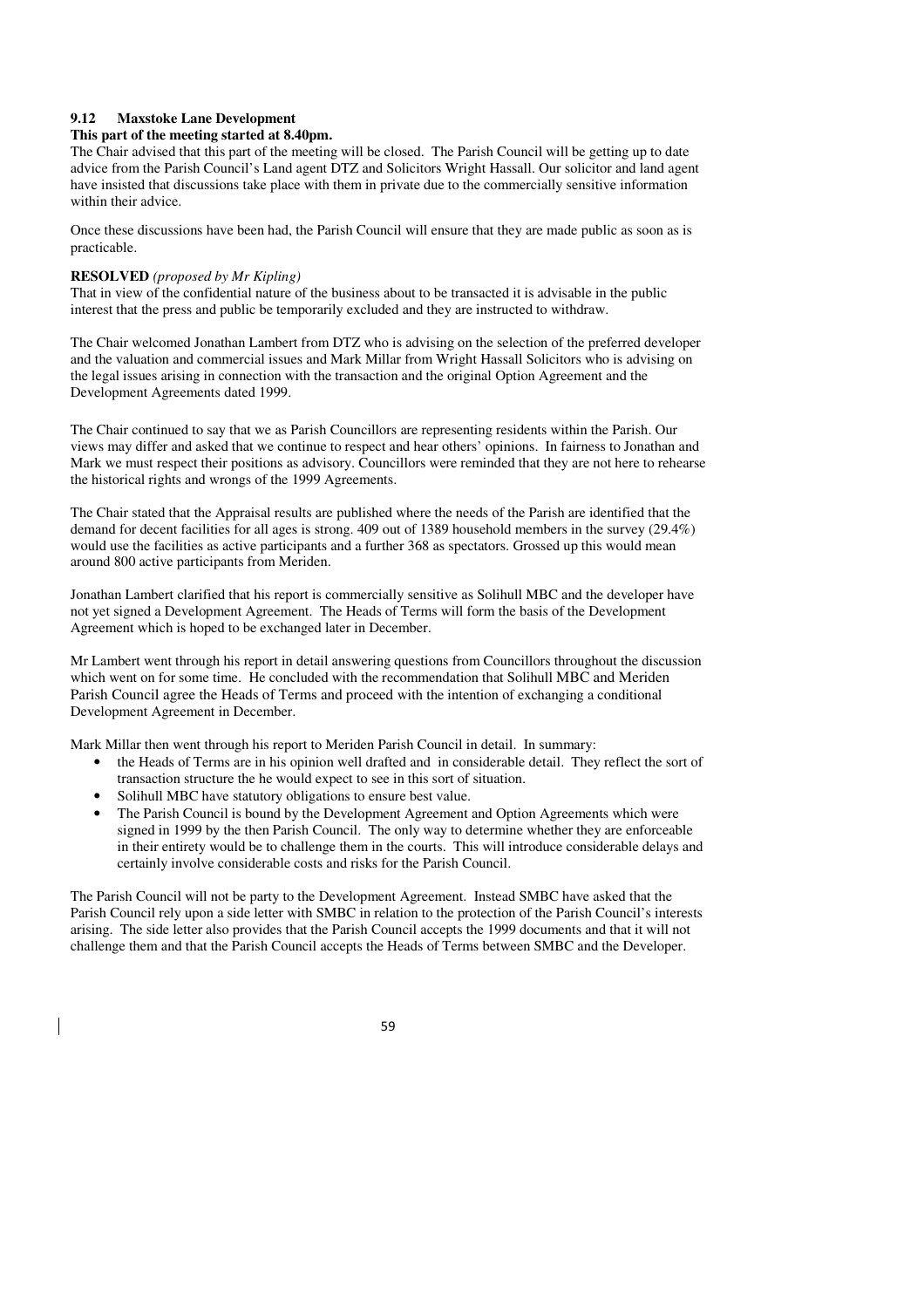The various risks of not supporting the transaction between SMBC and the developer were explained to the parish council.

- SMBC may proceed regardless with the transaction invoking the rights set out in the 1999 agreements. If this happened and assuming the developer was willing to proceed on this basis, the Parish Council would not have the benefit of all of the provisions for the benefit of the Parish Council which have been agreed in the side letter.
- If the Parish Council challenge the 1999 agreements, the planning opportunity for redevelopment and acquiring the new facilities could have passed and other sites in or around Meriden might be preferred for development over the existing recreational site.
- SMBC consider that they have an effective option over the existing site and that they could force the Parish Council's hand to sell and if successful, possibly claim for any losses and their fees incurred.
- If SMBC loose the opportunity to deal with the preferred developer the Parish Council might face a claim for damages.
- If the Parish Council challenge SMBC successfully on the basis of the existing legal documentation the Parish Council may face a compulsory purchase from SMBC in relation to the existing recreational site.

After considerable debate and questions put to both DTZ and their solicitor the parish council voted on two possible resolutions as follows:

- 1 That the side letter is agreed as drawn For : Ms Weaver Against : Mr Kipling, Mrs Goodsir, Mr Goodsir, Mr Markham, Mrs Hamilton and Mrs Lee
- 2 That the side letter is agreed as drawn subject to the inclusion of an obligation on Solihull MBC to liaise and consult with the parish council in relation to the variation of the following points: (i) the £500,000 endowment sum mentioned in the Development Agreement (*this figure is a minimum sum which the Parish Council will receive after all the necessary deductions have been made from the gross proceeds of sale. It was agreed in 1999 and is now considered to be out of date.)*

(ii) the 65%/35% split mentioned in the Development Agreement (*the net proceeds of sale will be split 65%/35% in the Parish Council's favour. The Parish Council would like the option to renegotiate this percentage split to increase their share.)* 

(iii) the Parish Council's desire to receive its entitlement SMBC first receives payment from the developer. *(The Parish Council will initially be responsible for the maintenance of the playing fields. They will require their entitlement to cover these costs.)* 

For: Mr Kipling, Mrs Goodsir, Mr Goodsir, Mr Markham, Mrs Hamilton, Mrs Lee Against : Ms Weaver

# **RESOLVED**

Option 2 above.

This part of the meeting closed at 11pm.

#### **10. Accounts**

# **a) Village Hall Management Committee Donation**

Last financial year this was reduced to £750. We budgeted this financial year for a donation of £750 and therefore it will be kept the same.

**b) 2008/09 an Interim National Salary Award for Clerks** has now been agreed (subject to arbitration) at 2.475%. All increases should be backdated from 1<sup>st</sup> April 2008. Deferred to the next meeting.